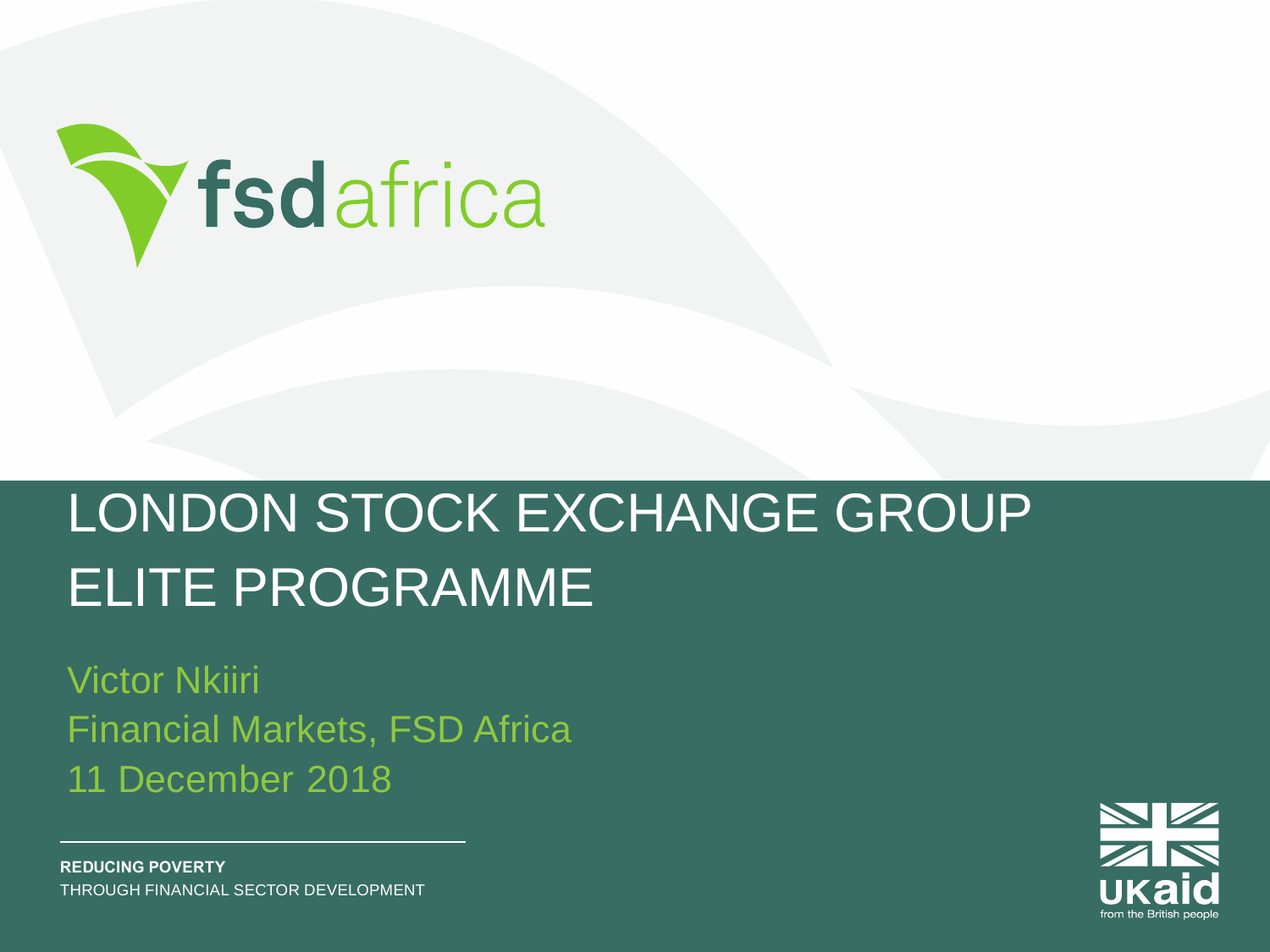



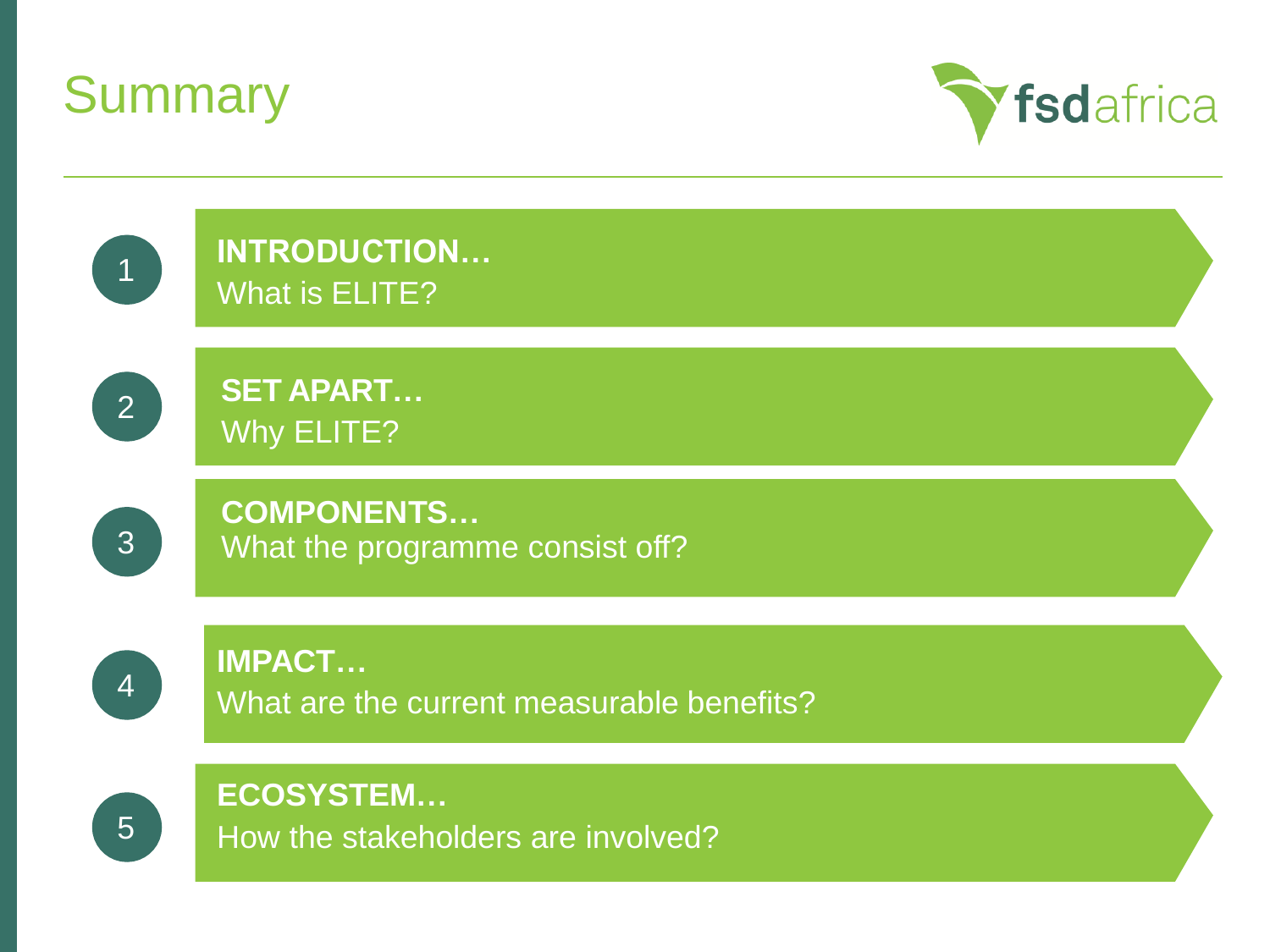### What is ELITE?

# Yfsdafrica

**ELITE** is London Stock Exchange Group's (LSEG) initiative for private ambitious companies. Started in 2012 in Italy, it has expanded to a global network of 900+ companies from 30+ countries.



**01**

ELITE is a capacity building programme focused on the investment readiness of SMEs. ELITE is managed and operated by a partner exchange through a licensing agreement.



ELITE accelerates access to long-term finance while equipping the local organisations with competencies and knowledge to support sustainable development and growth.



The ELITE solution would be tailored to fit the local market so as to establish a local dedicated brand and programme. Sound business model, turnover of \$5 million & participation fees of \$13,000 over 12 months.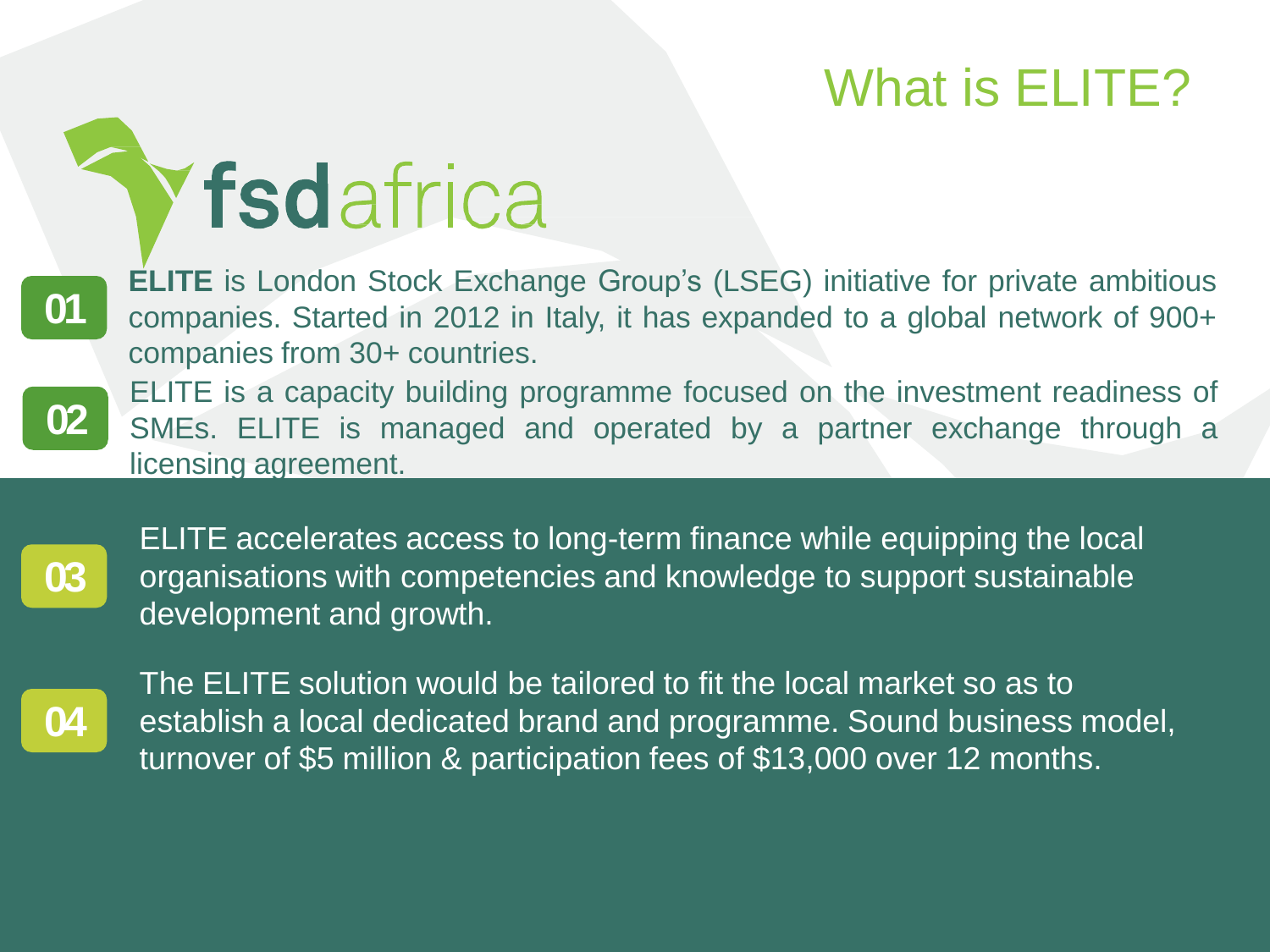### The What, Who and How?







**Derivative Markets**

Involve the relevant institutional stakeholders to secure full alignment with the national policy making framework



Integrate the international **ELITE network to unlock global** opportunities and to build new international relationships

Engage the local financial and business community to codevelop the right model for the geographic areas covered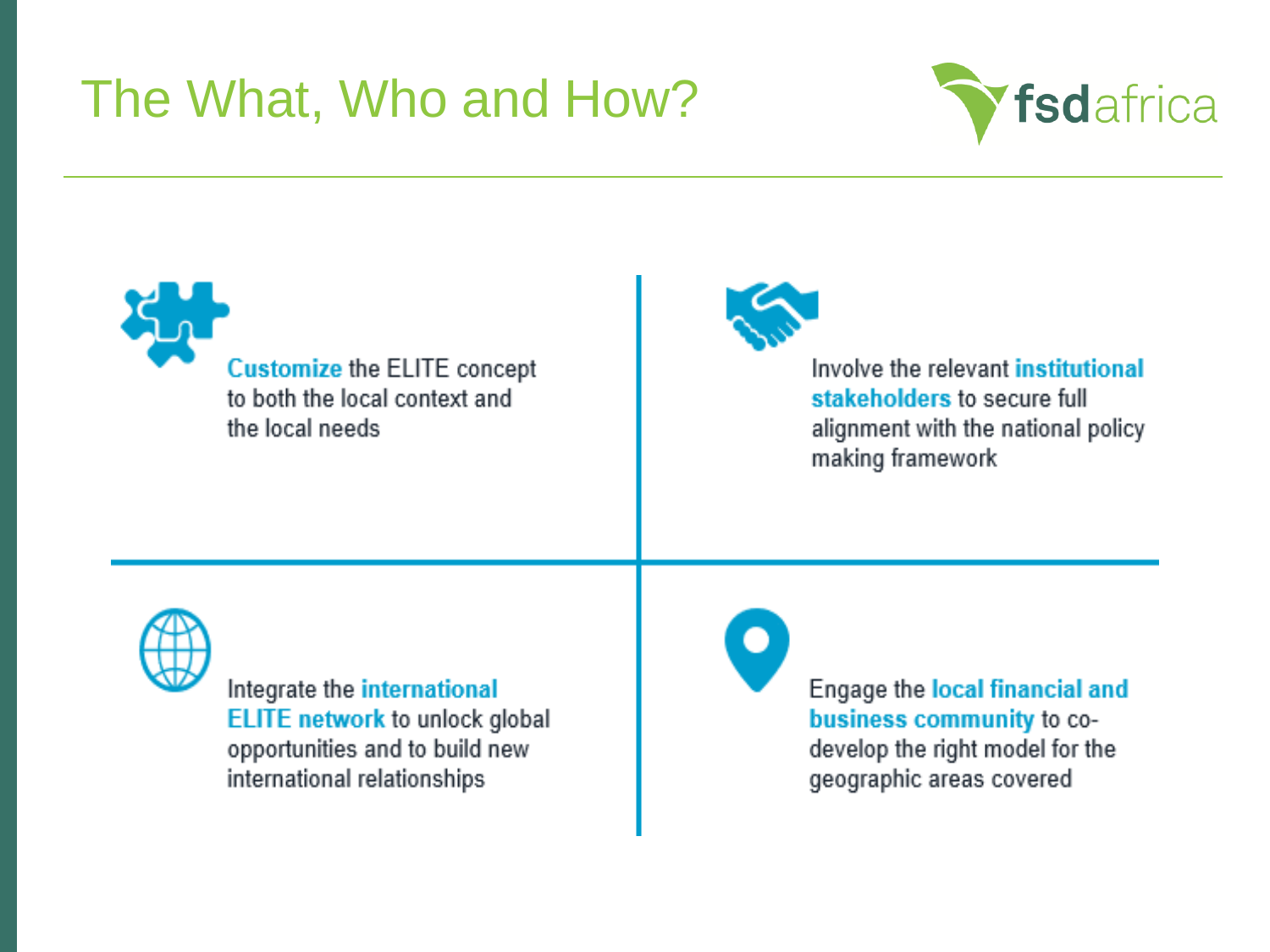

ELITE is an ecosystem that **helps** fast-growing private companies prepare and structure for further growth through sharing experiences, access to financing opportunities and expertise.



**Who?**

**How?**

**What?**

ELITE **serves** the most exciting and ambitious businesses with a strong business model, clear growth strategy and the commitment to implement impactful changes.



ELITE **offers** an innovative approach through training and access to a diverse community of companies, entrepreneurs, investors and corporate advisers. Companies **access** a unique digital platform enabling collaboration and communication with peers and partners as well as for fundraising more efficiently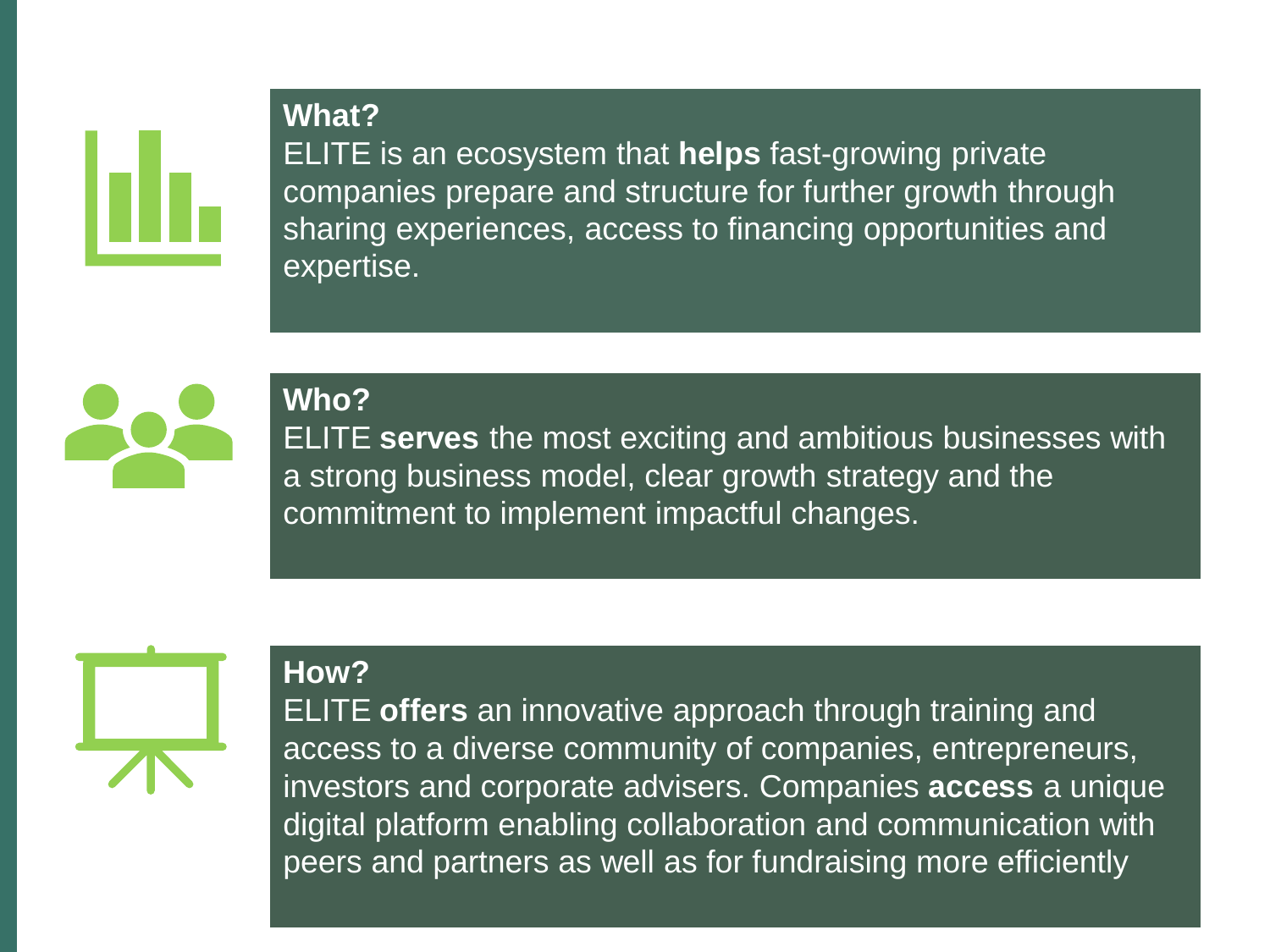## Why ELITE?



#### **COMBINED INITIATIVES**

- **Mentorship**
- **Networking**
- **Corporate governance**
- **Advisory partners**
- **Academic modules**

#### **LOCAL PARTNERSHIPS**

- **Knowledge transfer to Exchange**
- **Local content from stakeholders**
- **Global learnings**

#### **STANDARDIZATION**

- **300 year old LSE**
- **City of London Africa companies focus**
- **Sustainable structure**

#### **CASE STUDIES**

- **Other markets- Morocco, Brazil, BVRM (WAMU)**
- **Measurable Impact**
- **Feedback channels**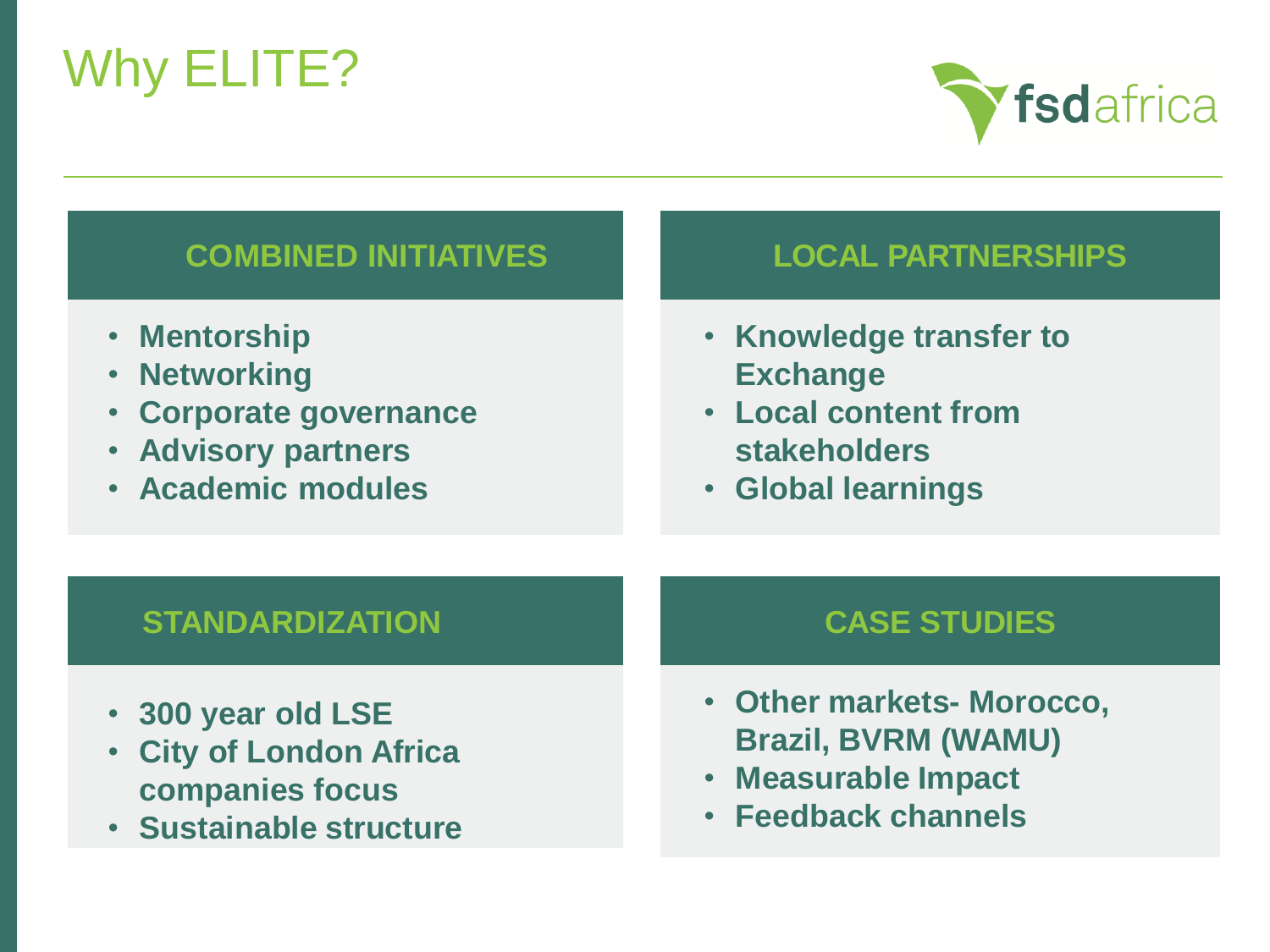### Benefits of ELITE





#### **Network**

Access to leading advisors investors, experts, entrepreneurs, public and private companies

#### **Share experiences**

Learn from companies with similar growth aspirations

#### **Expertise**

Builds expertise to make informed business and funding decisions

#### **Business profile**

Platform to enhance business profile with stakeholders- extensive media campaign and web portal with an option for private placements.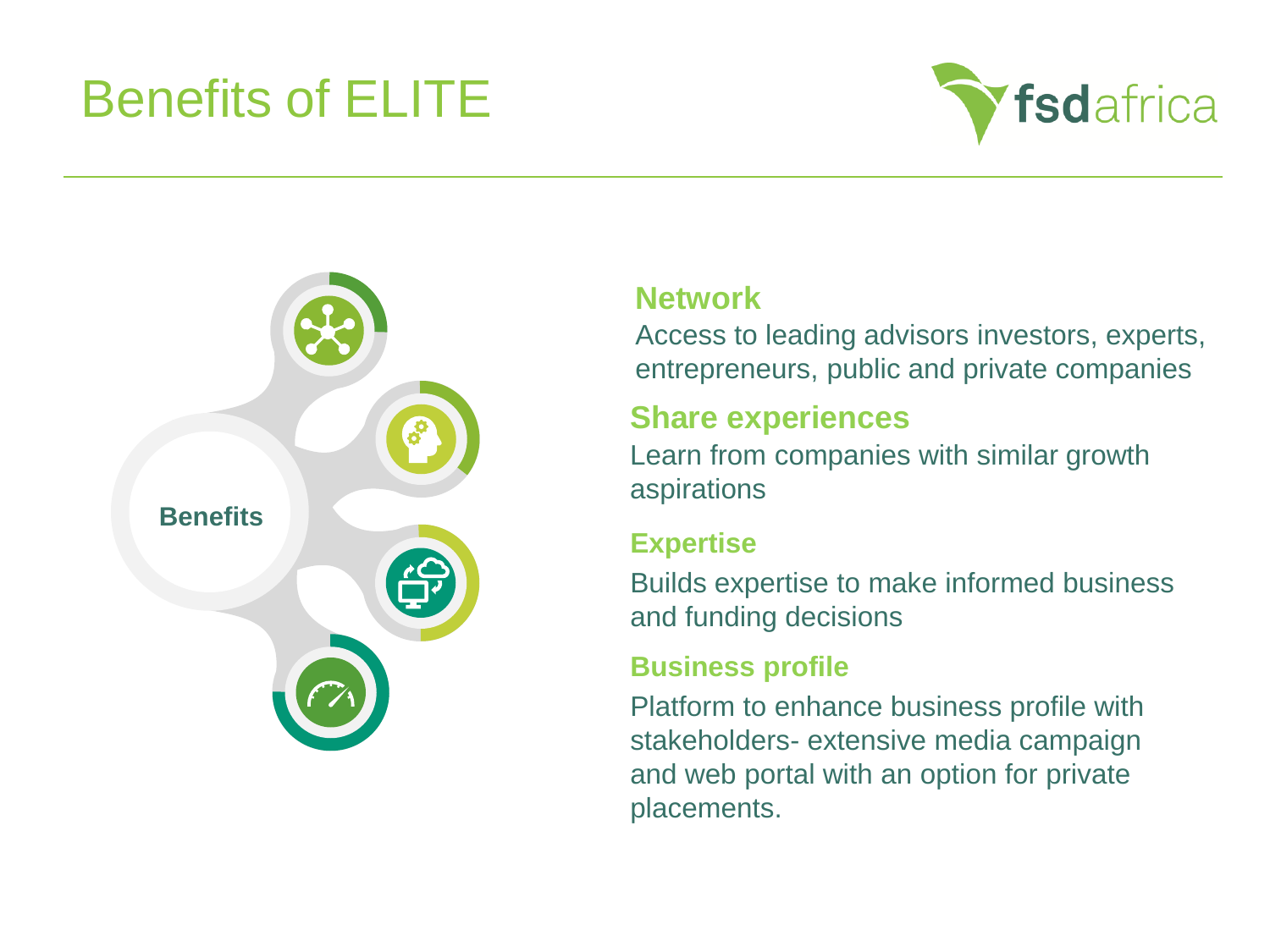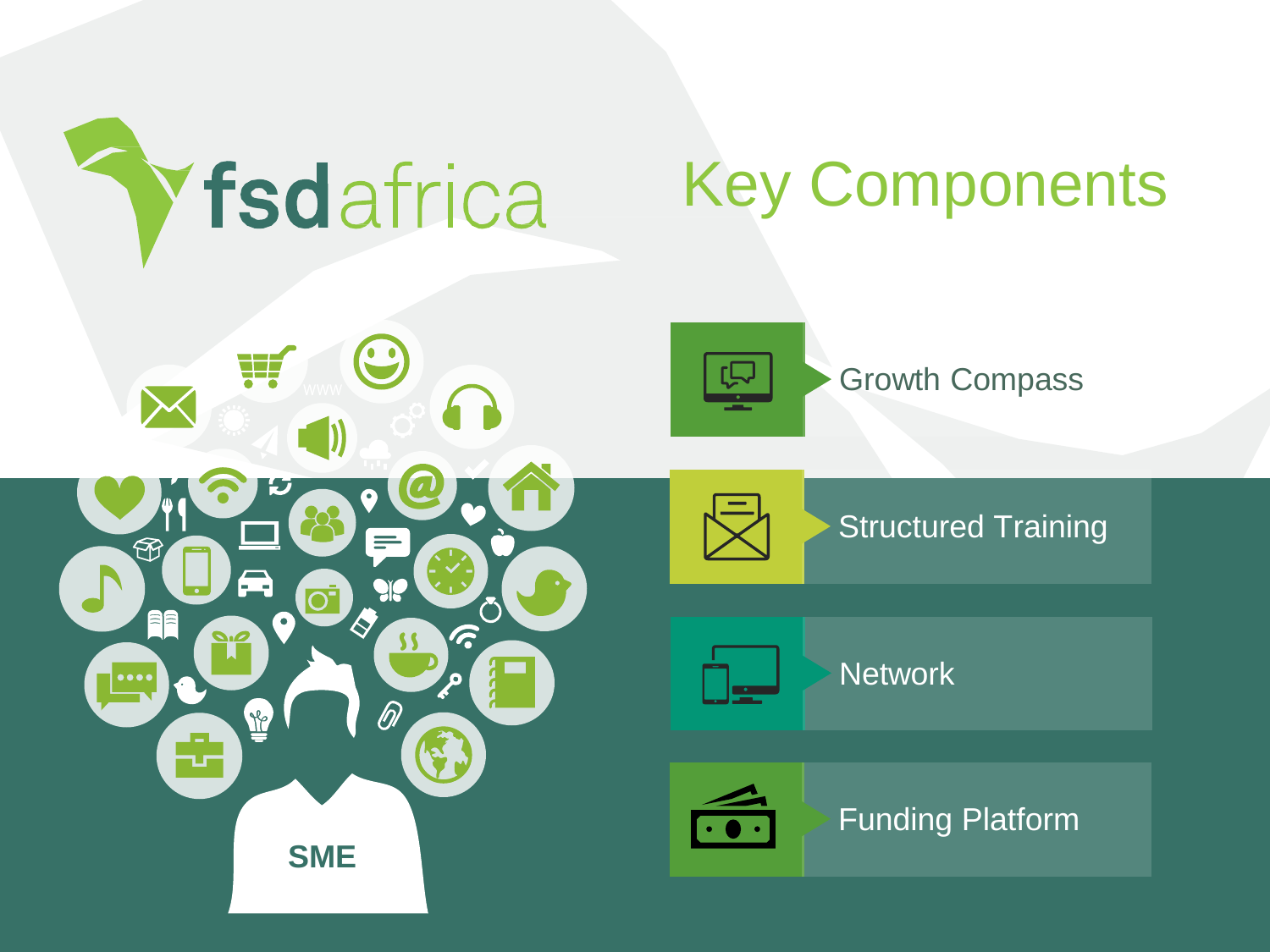### Growth Compass



A digital diagnostic toolkit that helps a company assess itself against key dimensions of growth, helping identify gaps, providing actionable recommendations and helping formulate an action plan. The 10 growth dimensions are:

| <b>Strategy</b>              | Governance                        |
|------------------------------|-----------------------------------|
| <b>Funding &amp; Finance</b> | <b>Risk</b>                       |
| People & Talent              | <b>Operations &amp; Processes</b> |
| <b>Market Orientation</b>    | <b>Digitalisation</b>             |
| Innovation                   | Internationalisation              |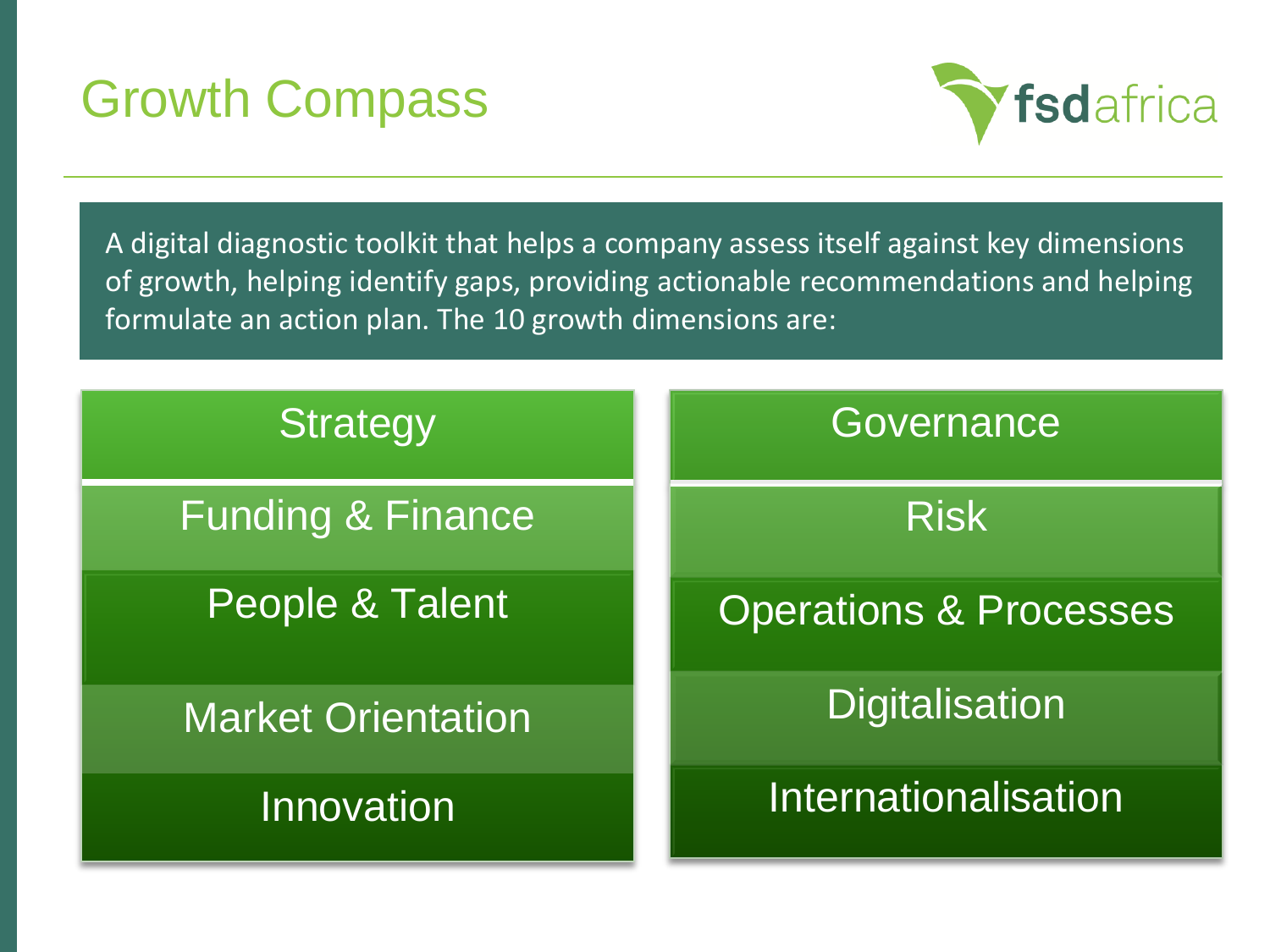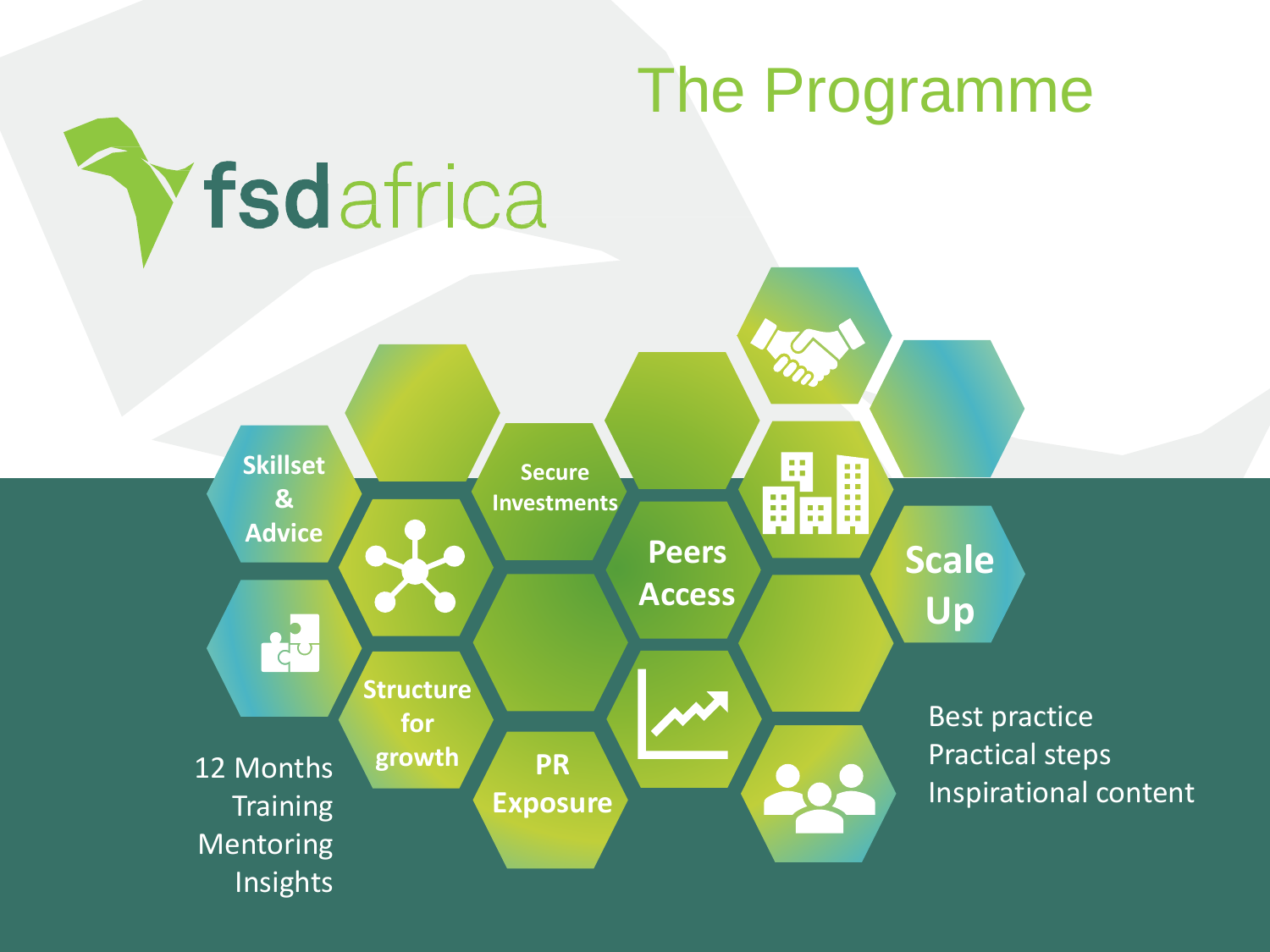### **Network**





**Companies are able to exploit joint ventures and M&A The ELITE network will build a unique ecosystem in Mozambique**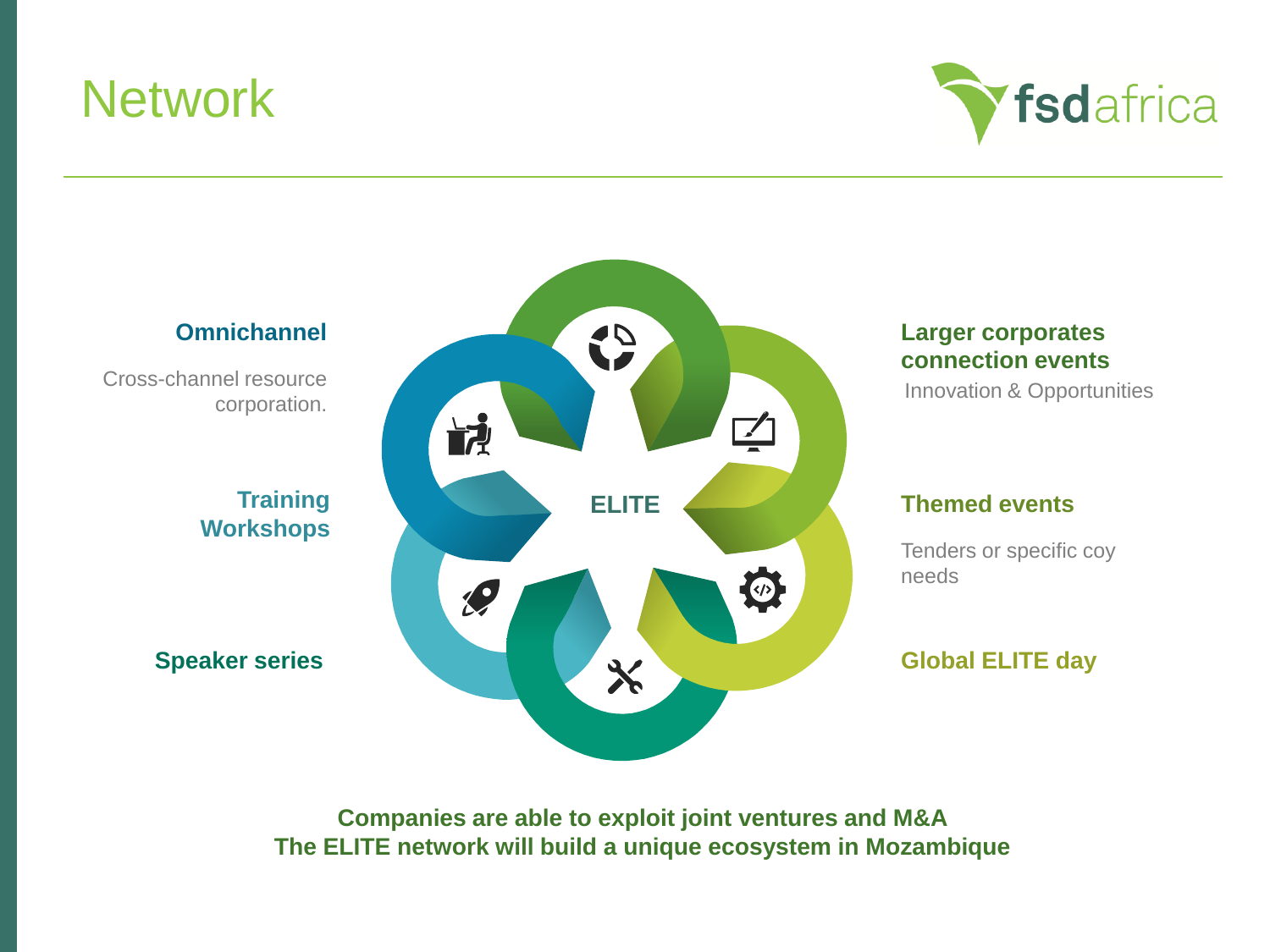### What is the Impact?



**587 Corporate transactions involving 251 ELITE companies 28% ELITE companies completed a corporate transaction\* €7.8bn transaction value by ELITE companies\*\*** 



**M&A, Equity investments and Joint Ventures** 

- **302 M&A and JV deals involving 158 ELITE companies**
- **145 PE/VC transactions involving 94 ELITE companies**
- **16.6% growth in employees**

**Capital Markets (Equity and Debt)** 

- **44 ELITE companies issued bonds raising €930m**
- **18 ELITE companies listed on a public market, raising €800m**
- **16.8% average revenue growth**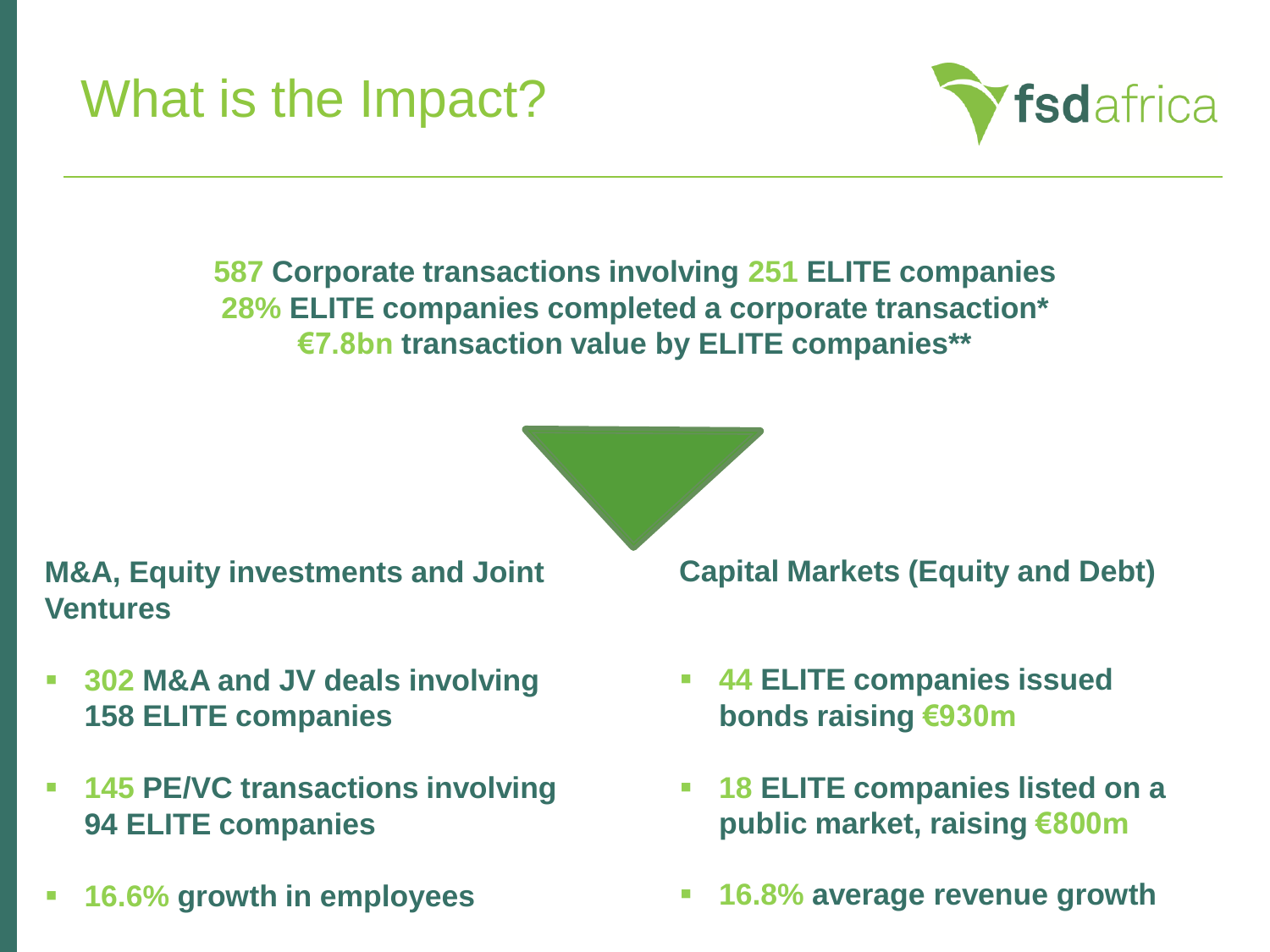### Global Network



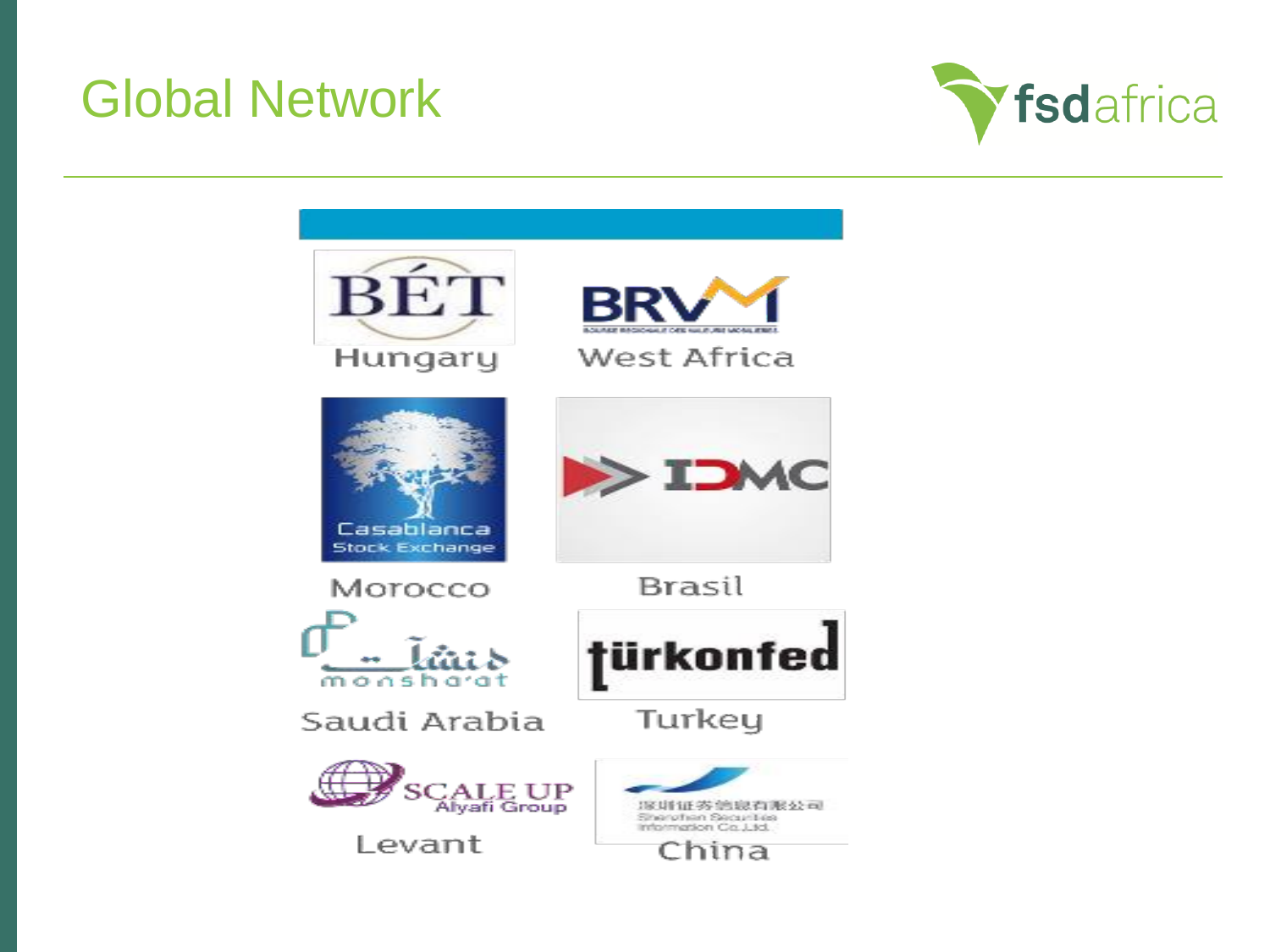### How Supporters get involved



The ELITE community involves supporters in a number of different ways, ensuring ELITE companies are provided with leading business **knowledge** and **advice** throughout the programme. This offers business **development** opportunity and the chance to have a **greater role** in a vibrant community of fast growing SMEs.